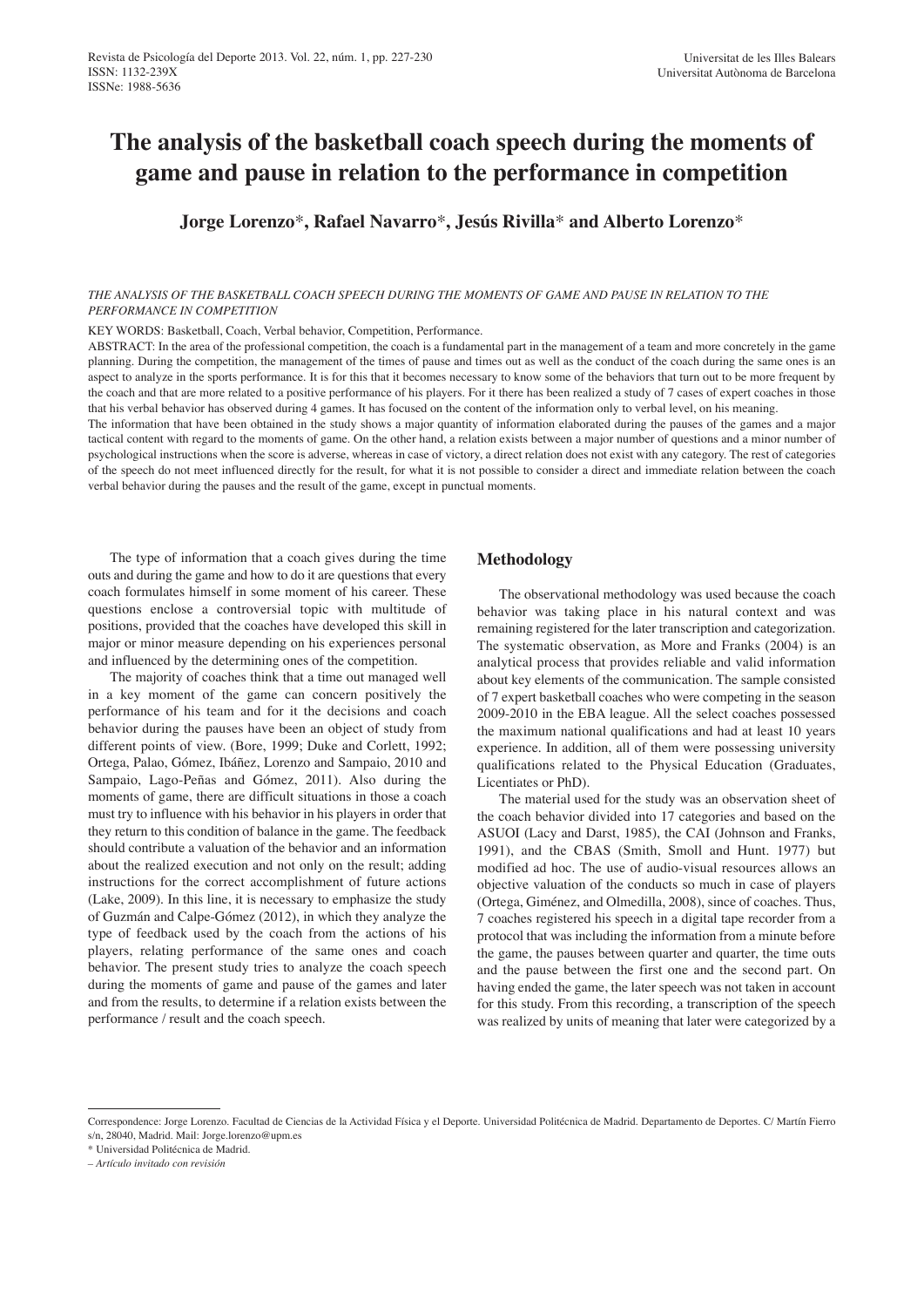group of independent experts. Once registered the categorization of the speech in the observation sheet a statistical analysis was realized with the IT program SPSS v. 13.

# **Results**

The Table 1 shows the results of the existing relation between the use of the category on the part of the coaches during the time of game and in the moments of pause. Is considered to be that it exists a significant positive disproportion for the time of game in case of technical instruction on own defense, on physical instruction, on complaints and on push / a spirit / dynamization, on praise/feedback positively - affectively and on those conducts that were not codified. In case of the moments of pause, there exists a significant positive disproportion for all the tactical instructions, the questions and the psychological instructions.

This shows that during the time of game, the coach gives information that it needs of less time to be caught by the player, whereas the tactics, the production of questions or the psychological instructions are given when the coach and the players are in a break time.

| <b>Categories</b>                            |                    | Game   | Pause  |
|----------------------------------------------|--------------------|--------|--------|
| Own defensive drills                         | Corrected residues | 4.1    | $-4.1$ |
| Own defensive tactics                        | Corrected residues | $-2.7$ | 2.7    |
| Opponent defensive tactics                   | Corrected residues | $-4.0$ | 4.0    |
| Owns offensive tactics                       | Corrected residues | $-6.2$ | 6.2    |
| Opponent offensive tactics                   | Corrected residues | $-7.8$ | 7.8    |
| <b>Questions</b>                             | Corrected residues | $-8.7$ | 8.7    |
| Psychological instructions                   | Corrected residues | $-5.5$ | 5.5    |
| Physical instructions                        | Corrected residues | 2.0    | $-2.0$ |
| Push/spirit/dynamization                     | Corrected residues | 7.6    | $-7.6$ |
| Complaints                                   | Corrected residues | 6.1    | $-6.1$ |
| Praise/positive feedback                     | Corrected residues | 6.4    | $-6.4$ |
| Incodificable, not understandable, to others | Corrected residues | 5.5    | $-5.5$ |

*Table 1. Table of contingency of type of category depending on the times of game / pause.*

*Logistic binomial regression according to the final score as a dependent variable*

In the present study the second statistical analysis has been realized by the aim to know in depth the relation between the situational variable of the final score with the types of instructions realized by the coach during the moments of game and those of pause. In the following Table 2 appear the descriptive results for

the analyzed variables. The major use of instructions stands out in the games lost in both moments of game, during the time of game and in time outs and breaks. With regard to the type of instruction, stand out 3 categories as those who take more place, the own defense tactics, the own attack tactics and psychologically.

|                            | <b>Game time</b>     | Time out/pause    |
|----------------------------|----------------------|-------------------|
|                            | <i>Frecuency</i> (%) | Frecuency $(\% )$ |
| Victory                    | 49.6                 | 47.7              |
| Defeat                     | 50.4                 | 52.3              |
| Own defensive drills       | 6.1                  | 3.9               |
| Opponent defensive drills  | 1.3                  | 1.3               |
| Own offensive drills       | 3.1                  | 2.5               |
| Opponent offensive drills  | 1.8                  | 2.3               |
| Own defensive tactics      | 15.2                 | 17.6              |
| Opponent defensive tactics | 1.4                  | 2.6               |
| Owns offensive tactics     | 14.9                 | 20.4              |
| Opponent offensive tactics | 1.6                  | 4.4               |
| Physical instructions      | 2.7                  | 2.0               |
| Psychological instructions | 51.8                 | 43.0              |
| Total                      | 100                  | 100               |

*Table 2. Descriptive results (frequencies in %) of the categorical variables analyzed (final result and type of instruction) depending on the moment where the instructions were realized.*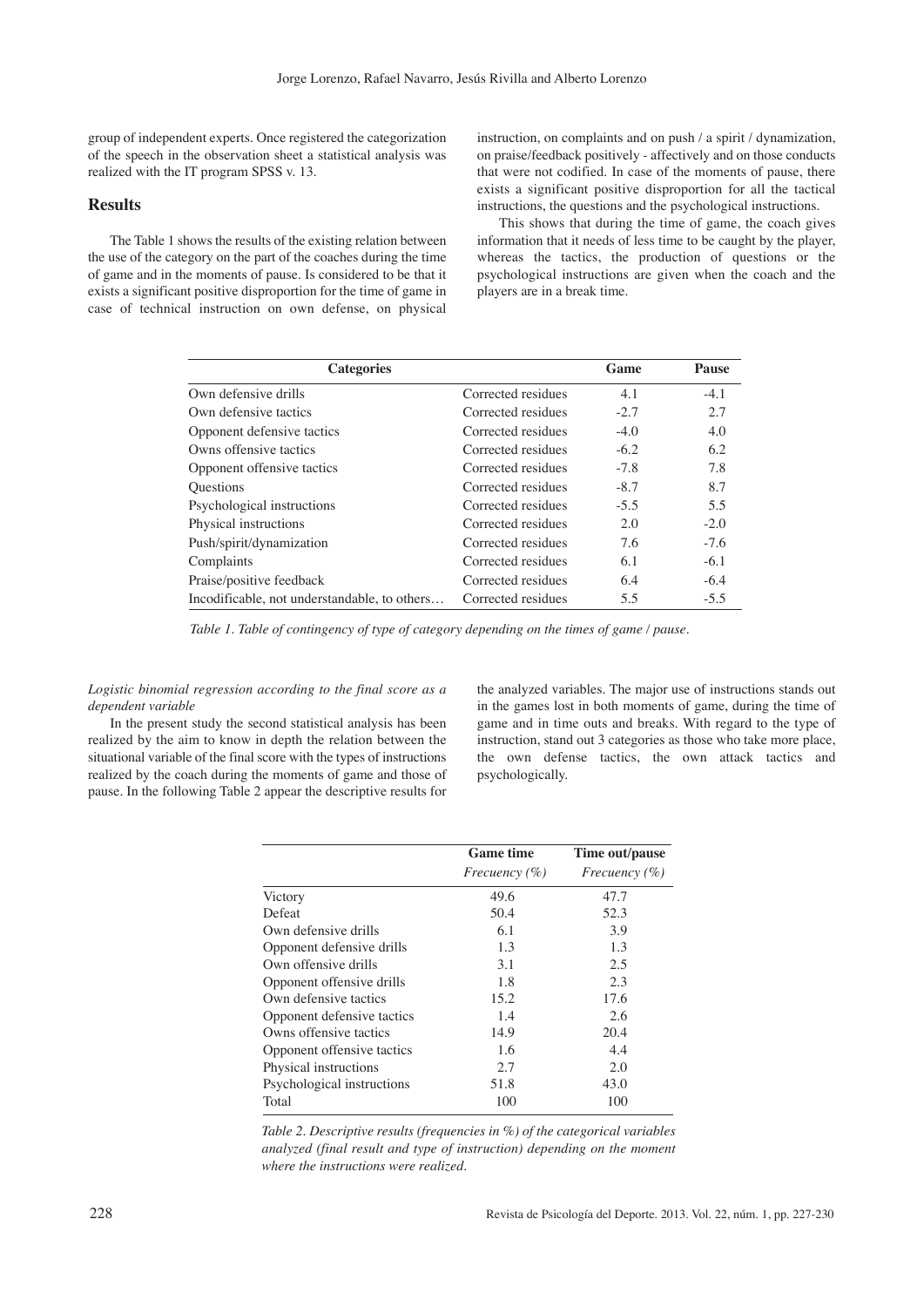The summary of the obtained model allows differentiating that type of instructions associate with the victory and the defeat. When the coach use more times the instructions of technical own defense increase in 48 % the possibility of obtaining the victory, whereas when the coach centre on the tactics of own offense they reduce in 16 % the possibilities of obtaining the victory.

## **Discussion**

In basketball, the coach behavior can be grouped into two big moments; those in which the game is stopped and those in which the ball is alive. In other words, before the game, the breaks between the first and second part, game quarters, and the time outs on the one hand, and on the other hand, during the actions in game in strict sense. Logically, with the ball in game, the players receive a great quantity of interfering stimuli simultaneously, that cause that they could not attend to hundred per cent to his coach and this one should look for very short, direct and current units of meaning in order that his players receive the information and act in consequence. On the other hand, during the pauses, the coach can give more elaborated information, being able to establish even a dialog with his players with question response. The accessibility as for the time and place with the player allows a verbal bidirectional communication more wide than if we were in game. It would justify the fact of the major quantity of questions. By the results of the study it is clear that during the time of game, the coach use more brief information (spirits, feedback positive, physical and technical instructions ...) whereas in the time of pause, the coach use major quantity of more elaborated information (tactical, psychological, you ask ...) In case of defeat, the coach asks more. Nevertheless, the quantity of information, as Claxton (1988) explains, is not an indicative one of the quality of intervention of the coach; these results contrast with the studies realized with professional coaches of football by Crispim and Fernandes (2008) and Smith and Cushion (2006). In spite of that is a sport where the distance of the coach with regard to the players is very large and where there does not allow calling time outs, the type of content of the speech was not changing significantly anytime.

The studies of Bloom, Durand-Bush and Salmela (1997), they show us that the expert coaches of team sports have certain routines before and after the competition. His speech before the game speaks especially about the plan of the same one, which is going to be done, of physical aspects and of confidence, in a positive tone. Finally they give themselves key words for this game. The speeches immediately later to the competition speak of controlling the emotions and of adopting new behaviors that serve to face and to exceed the performance of the rival; they are briefer and other aspects are left for the first training of the week.

In relation to the times out 4 are the fundamental reasons according to the studies of Duke and Corlett (1992) that lead a coach to requesting one (to reorganize the team, to give a break to the players, to motivate the players and to give tactical information to the equipment). On the other hand, the principal situation of game that unleashes the request of a time out according to a study realized by Ortega, Palao, Gómez, Ibáñez, Lorenzo and Sampaio, (2010) is not to annotate in any more than three of five previous phases of offense. In both cases a not desired situation or the wish to change something is what moves the coach to take the decision to ask for a time out. From there,

the management of the same determines somehow the later actions of his players, though this not always will meet reflected in the scoreboard. Sampaio's et al (2011) study, about the time outs influence in the scoreboard in the short and medium term in basketball games, shows us that there are no differences of points between the teams before and after the time outs in the different quarters and that therefore the content of the coach`s speech is not directly related in an immediate way to the scoreboard.

Just in case the time out in the last five minutes of the game, the result seems to be affected and the offensive performance of the team who asks the time out increases after this one.

Nevertheless, there are studies in which the time outs have been decisive in punctual moments of the competition, effective tools in the reactions of a team. (Bloom, Durand-Bush and Salmela, 1997; Hastie, 1999; Moreno and Moreno, 2007; Ortega, Palao, Gómez, Ibáñez, Lorenzo, and Sampaio, 2010).

Surprisingly, the investigations carried out with a women's hockey team, Breakey, Jones, Cunningham and Holt (2009), discovered that what more they were valuing of the speeches of his coach during the pauses of the games was that he was speaking with authentic emotion, in a short and significant way and it brings over of the values of the equipment. It seems that gender variable might have some influence in a positive evaluation of this type of speech based especially on psychological aspects. Nevertheless our study, which does not contemplate this type of evaluation on the part of the players, sample that during the pauses, one of the contents that with any more frequency appear is the psychological one.

### **Conclusions**

The coach verbal behavior appears as a useful tool to influence the team performance. The team performance during the game also influences the coach behavior (Guzmán and Calpe-Gómez, 2012).

The type of information during the moment of game and pause differs in quantity and meaning. The factors interfering in the competition do that the type of information to the players should be clear, brief, concrete, simple and tidy.

The solutions that the coach contributes to the team, can be of very variable nature depending on the problem that presents the game in this certain moment, being able to happen for the management of emotions, the tactical, physical, psychological adjustments, etc.

The knowledge of the perception that the player has of the coach behavior respect to himself and to the team is necessary to complete this type of studies. In this line, the contributions of Ortega, Giménez and Olmedilla, (2008) throw something of light in the communication process between coach and player. Aspects as the geographical disposition of the coach and players, the use or not of auxiliary resources or non-verbal language might influence the degree of understanding of the message and they have to be object of future studies.

To conclude, it is important to emphasize that the results that part with this study make think about the need of an instrument of observation most specific and adapted to these moments of pause. In this line, the investigations of Hastie (1999) for the creation of an instrument of observation of the coaches during the time outs are to be welcomed.